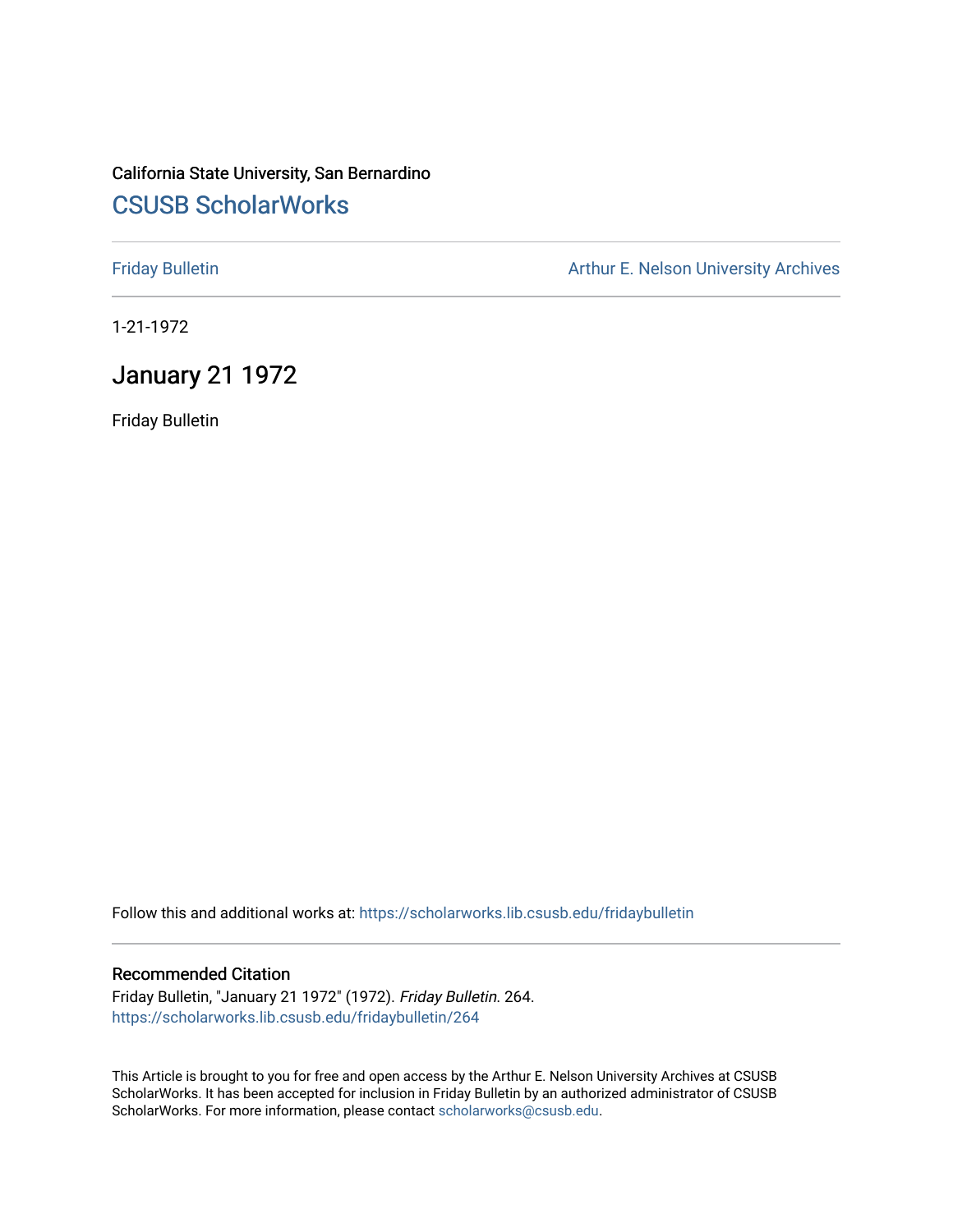

GOVERNOR'S PROPOSED The Governor's 1972-73 proposed budget for<br>STATE COLLEGE BUDGET CSCSB contains \$779,000 for capital outlay CSCSB contains \$779,000 for capital outlay FOR 1972-73 RELEASED and \$5,614,380 for operating expenses.

The proposals were part of a total \$385 million State College Budget allocation request which next will go to the Legislature.

The capital outlay proposals for this campus include funds to convert the former Library Building to administrative and faculty offices, funds for working drawings for a new classroom building, equipment for the new Commons-Cafeteria Building now under construction and additional equipment for the Biological and Physical Sciences Buildings.

**\* \* \*** 

This year's operating expense budget for the College was \$5,092,946. No funds were allocated for capital outlay.

MONTE CORONA TO BE SITE An informal conference will be held to-OF CSCSB DISCUSSION GROUP morrow and Sunday, January 22 and 23, by members of the CSCSB administration

and faculty. Site of the meeting, the first of its kind in the College's history, will be Monte Corona in Twin Peaks.

Over 80 faculty and administrators will convene in a looselystructured program which will permit easy movement from one discussion group to another. Some of the subjects to come under scrutiny will be the nature of the College and its direction and commitment as a liberal arts institution. Other subjects will be the language requirement, the general studies program, enrollment problems, relations with other colleges, etc.

The first general session will be opened Saturday morning by Kent Schofield, a member of the steering committee. Other members are Russell DeRemer, John Hatton, Virginia Ingersoll, Fred Kellers, Roger Lintault, Sarojam Mankau, Clark Mayo, Walter Oliver and Carl Wagoner.

| FACULTY SENATE TO MEET/ | An extraordinary meeting of the   |
|-------------------------|-----------------------------------|
| TUESDAY, JANUARY 25     | Faculty Senate will be held Tues- |
|                         | (Continued on Page 2)             |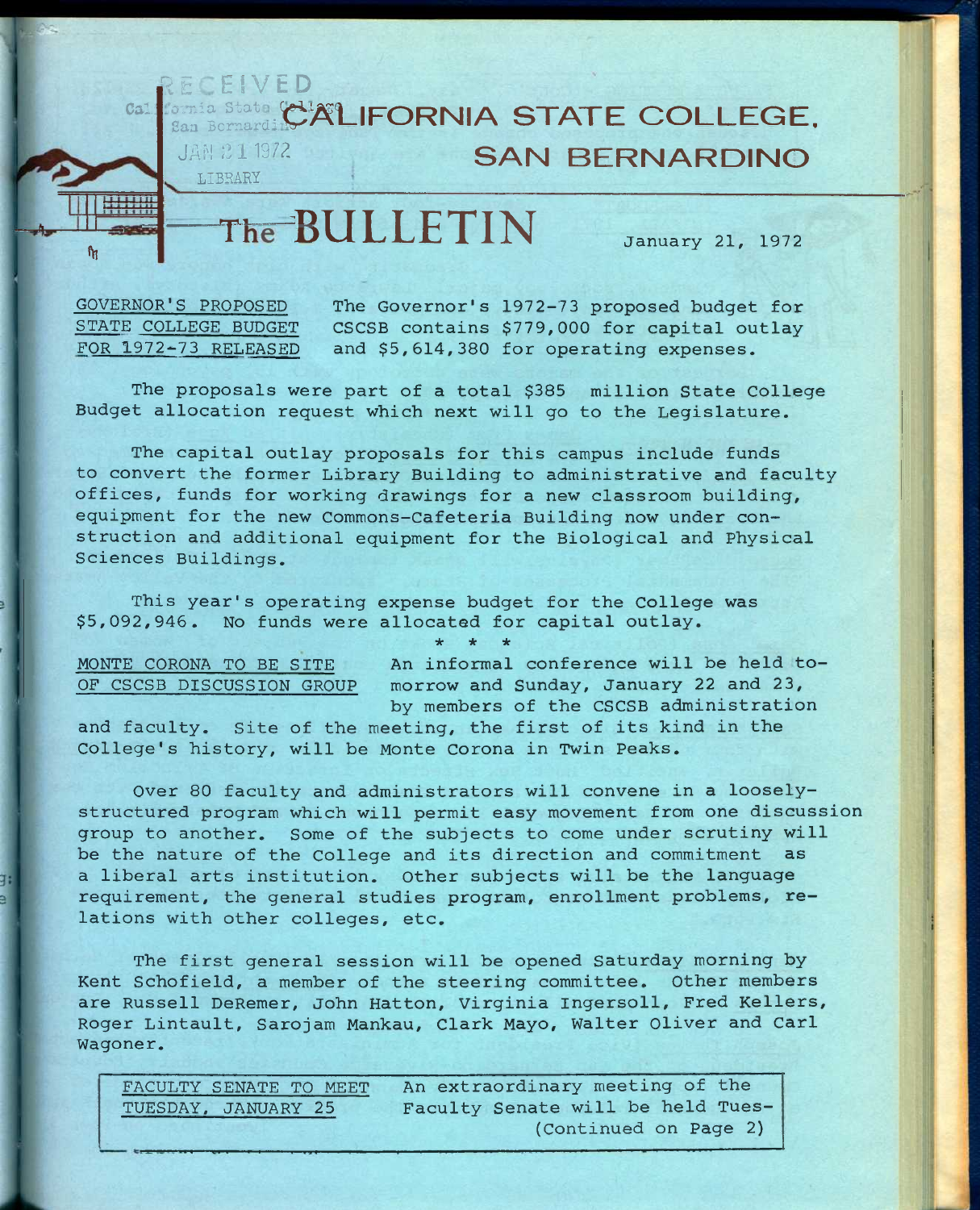FACULTY MEETING - (Cont'd) day, January 25, 2:30 p.m., PS-122. Purpose of the meeting will be to discuss the proposed change in the language requirement. All faculty and interested persons are invited to attend.



74 GRADUATE IN FALL. 1971 Seventy-four seniors were awarded degrees at the end of the Fall, 1971 Quarter.

Graduating with high honors was Robin Clement, sociology major. Lawrence Adams (history), Arthur Gonzalez (psychology) and Margaret Mclntyre (sociology) graduated with honors.

Largest of the majors were sociology with 15, psychology, 14, administration, 13 and history, 10.

**CIN THE NEWS**  $\Box$  James Crum (Chemistry), Alfred Egge (Biology) = and Ronald Taylor (Biology) have been named to the Scientific Committee by the Board of Supervisors of San Bernardino County to serve in an advisory capacity to the board regarding the county's smog problems.

Russell DeRemer (Physics)will speak tonight at Valley College on "The Fundamental Processes of Stars," sponsored by the Valley Amateur Astronomers.

**+** 

**+** 

Carol Goss (Political Science) spoke on the subject of "Women and Politics" at a University of Redlands course in Contemporary Womanhood.

Sarojam Mankau (Biology) has an article, written in collaboration with four of her students,in the latest issue of Tribolium Research Bulletin, entitled "Host Sex Effects on Infection of Tribolium Confusum by Hymenolepis Diminuta." The students who assisted with the research are Nancy Bagwell, Susan Johnson, Howard McLaughlin and j Spencer Sampson.

**+** 

Dr. Mankau also spoke last Friday to a group of combined biology classes at Montclair High School on "Parasites of Man and His Pets."

**+**  Kent Schofield (History) has an article, "The Public Image of Herbert Hoover in the 1928 Campaign," in a book, The Twenties, The Critical Issues by Joan Hoff Wilson, published by Little, Brown & Co., Boston.

**+** 

Joseph Thomas (Vice President for Administration), recently reelected President of the San Bernardino-Riverside Counties Industry Education Council, appeared last week on TV channel 6 with Edward Clatfelter of the General Telephone Company. The program covered the goals and (Continued on Page 3)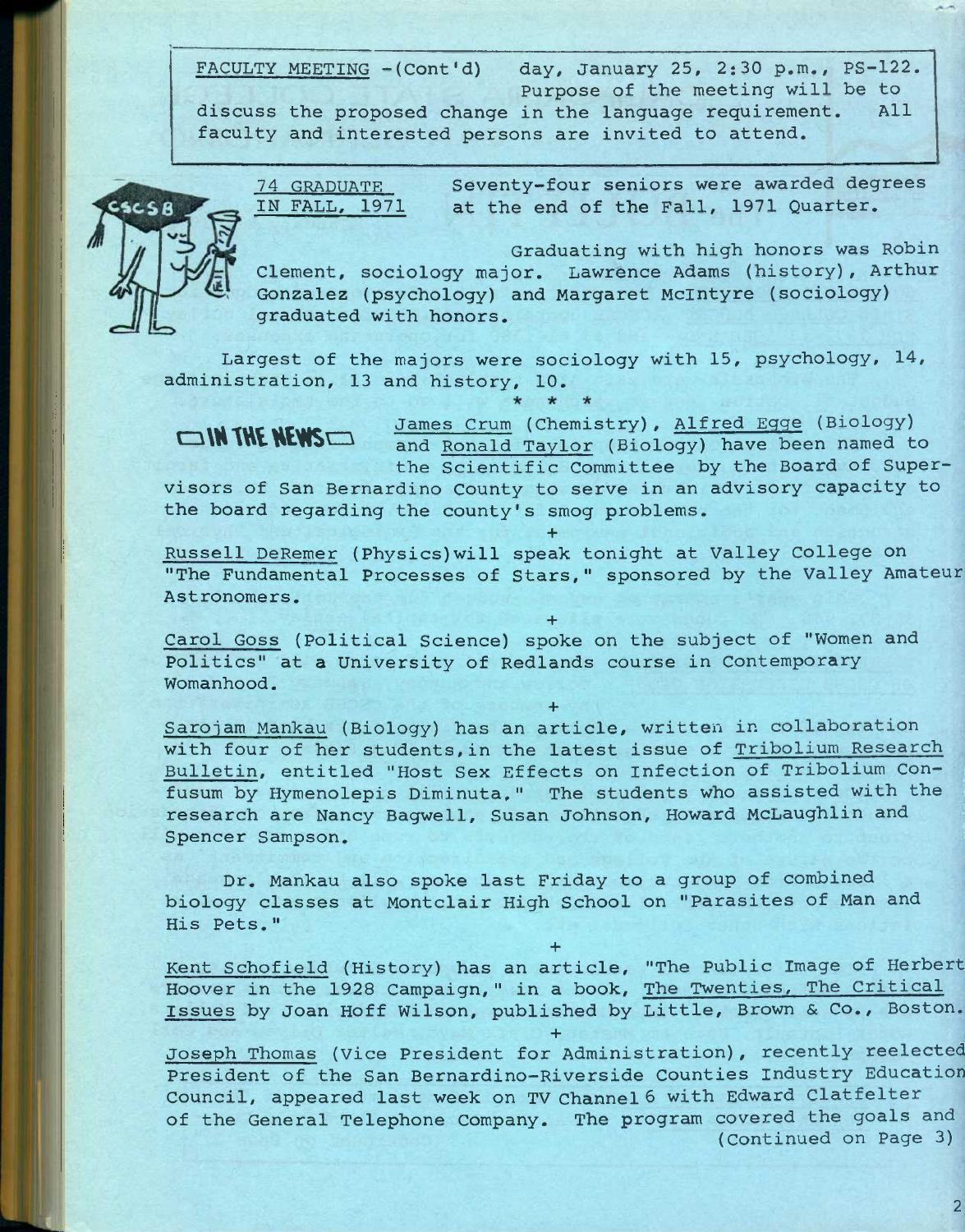IN THE NEWS - (Cont'd) purposes of the council and the cooperation between industry, business and professional leaders with education. **+** 

James Urata (Building Coordinator) will be installed next week as President of the Riverside Chapter of the Japanese American Citizens League. **\* \* \*** 



A Registrar of Voters for Riverside County residents is now on campus. Bill Tarpai, CSCSB student from Riverside, is a qualified Registrar of Voters. Carol Goss, Assoc. Prof., Political Science, will register San Bernardino County residents. Both registrars are located in A-142, from 11 a.m. to 1 p.m. Mondays, Wednesdays, Thursdays and Fridays.

REMINDERS . . . January 24 is the deadline for submitting material for the February 8 Faculty Senate meeting.

**+** 

**+** 

**+** 

*-k "k -k* 

. . . A power shut-down will take place on campus tomorrow, for approximately 10 hours.

. . . The Wednesday Noon Musicale for next week will feature "Impromptus" by students, C~104.

. . . Thousands of empty cardboard cartons are available from the Receiving Section located at the Physical Plant. The cartons, approximately 12" x 24", without lids are free for the asking for the next two weeks. interested persons may contact Ext. 252 to arrange for pick-up.

. . . A second photocopy machine is now available for public use in the Library, located on the Third Floor near the Periodicals Desk. Copies are 5¢ each.

**+** 

LIBRARY Inland Empire The Inland Empire Library Tech NEWS Library Teachers Teachers will hold their Fifth To Meet on Campus Annual "rap" on campus January 27. Twenty-five teachers of library techniques from area junior colleges will attend. Velma Briggs, Librarian from Frisbie Junior High School in Rialto,will lead a discussion on "What's Wrong with Our Library Tech Programs." **+**  Valley College Chief Elton Shell, Chief Librarian, San Ber-Librarian, Speaker nardino Valley College, spoke to CSCSB librarians last week on "Academic **Li**brary Service in 1972."

**3**